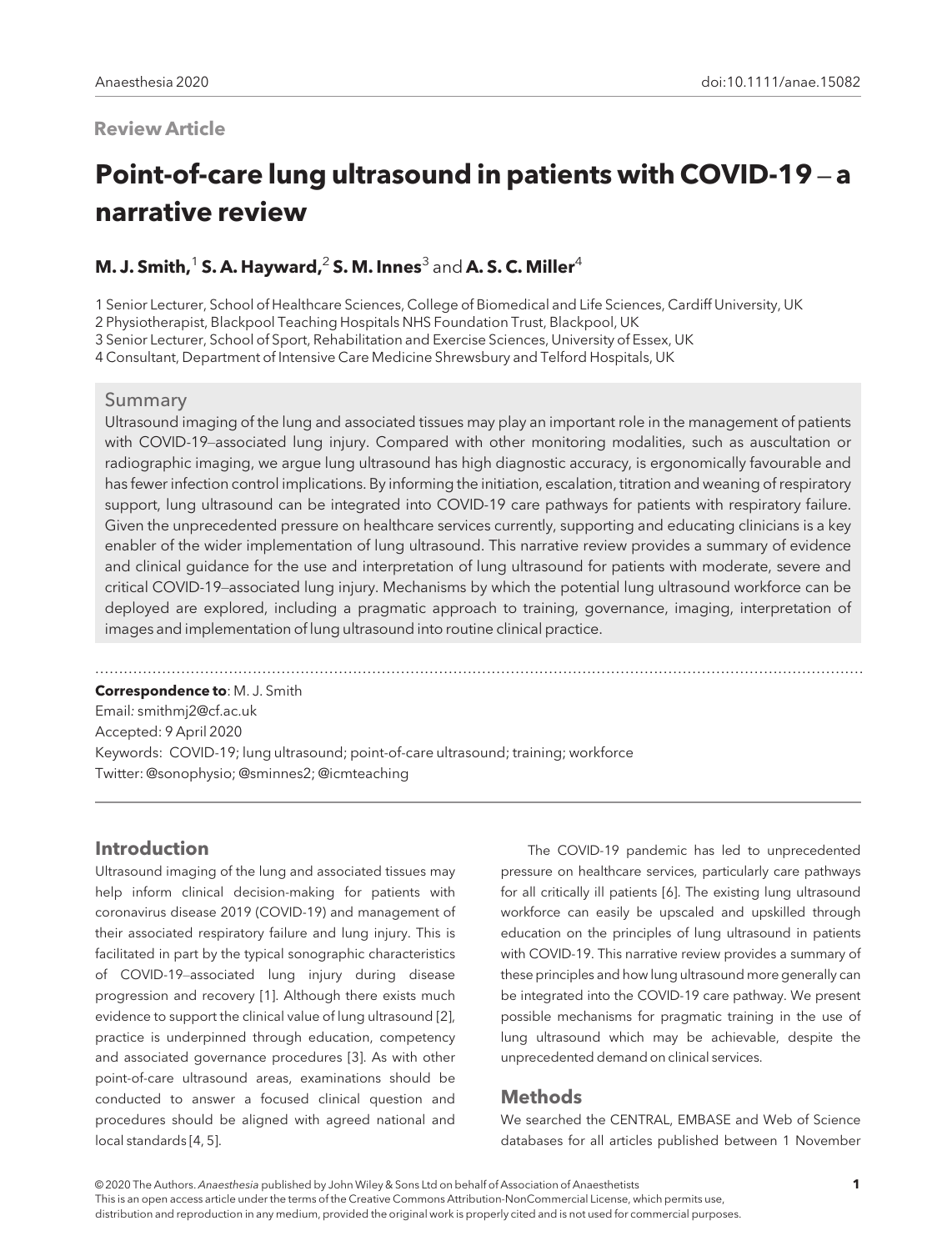| Author<br>[reference]   | <b>Article</b><br>type          | Peer<br>reviewed | Number<br>of patients  | <b>Clinical</b><br>setting                              | <b>Patient</b><br>population   | <b>Scanning</b><br>protocol | <b>Transducer</b><br>type | Sonographic<br>elements/observations                                                                                                                                                                   | <b>Recommendations</b>                                                                                                                                                                                                                                                           |
|-------------------------|---------------------------------|------------------|------------------------|---------------------------------------------------------|--------------------------------|-----------------------------|---------------------------|--------------------------------------------------------------------------------------------------------------------------------------------------------------------------------------------------------|----------------------------------------------------------------------------------------------------------------------------------------------------------------------------------------------------------------------------------------------------------------------------------|
| Buonsenso<br>et al. [7] | Letter                          | Yes              | Not<br>reported        | Hospital                                                | Children                       | Not<br>reported             | Linear<br>wireless        | Recommendations for<br>lung ultrasound<br>to reduce SARS-CoV-2<br>transmission.                                                                                                                        | Avoid the use of<br>stethoscopes, chest<br>radiographs and CT to<br>reduce cross-infection<br>rates.                                                                                                                                                                             |
| Buonsenso<br>et al. [8] | Case<br>report                  | Yes              | $\mathbf{1}$           | Emergency<br>Department                                 | Adult                          | 12 areas                    | Convex<br>Wireless        | Bilateral involvement;<br>irregular pleura;<br>confluent B-lines; small<br>consolidations and<br>spared areas.                                                                                         | Use of lung ultrasound<br>to minimise number of<br>clinicians that patient is<br>exposed to and triage<br>high/low-risk patients.<br>A portable device is<br>easier to clean.                                                                                                    |
| Corradi<br>et al. [9]   | Letter                          | Yes              | Not<br>applicable      | Not reported                                            | Not<br>reported                | Not<br>reported             | Not reported              | Opinion on quantification<br>of B-lines relevant to<br>patients with COVID-19.                                                                                                                         | Visual estimation of B-<br>line number and<br>frequency has high<br>inter- and intra-<br>observer variability.                                                                                                                                                                   |
| Huang<br>et al. [1]     | Case<br>series                  | No               | 20                     | Emergency<br>Department                                 | Adults                         | 12 areas                    | Convex<br>or linear       | Bilateral involvement;<br>posterior<br>and inferior involvement;<br>coalescent<br>B-lines; irregular pleura;<br>small consolidations;<br>air bronchograms;<br>and small pleural<br>effusions.          | Lung characteristics of<br>patients with COVID-<br>19 are ideal to image<br>with ultrasound.                                                                                                                                                                                     |
| Moro<br>et al. [10]     | Clinical<br>recomm-<br>endation | Yes              | Not<br>reported        | Not reported                                            | Pregnant<br>women              | Not<br>reported             | Convex<br>or linear       | Thickened/irregular<br>pleura; spared areas;<br>small consolidations;<br>lobar consolidations; and<br>air bronchograms.                                                                                | Tips include: set focus<br>on pleural line; to view<br>the pleura, reduce the<br>gain; scan in sitting or<br>side lying to avoid<br>prone lying.                                                                                                                                 |
| Peng<br>et al. [11]     | Letter                          | Yes              | Not<br>reported        | Critical care                                           | Critically<br>unwell<br>adults | 12 areas                    | Not<br>reported           | Thickened/irregular<br>pleura; variety<br>of B-line patterns; non-<br>translobar<br>and translobar<br>consolidation; small<br>consolidations; air<br>bronchograms;<br>and pleural effusions<br>(rare). | Use of lung ultrasound<br>to track disease<br>evolution; monitor<br>lung recruitment;<br>response to prone<br>position; management<br>of extracorporeal<br>membrane<br>oxygenation; and<br>guide weaning and<br>liberation from<br>mechanical ventilation.                       |
| Poggiali<br>et al. [12] | Letter                          | Yes              | 12                     | Emergency<br>Department                                 | Adults                         | Not<br>reported             | Not<br>reported           | Bilateral involvement:<br>B-lines; spared areas;<br>and small consolidations,<br>mainly posteriorly.                                                                                                   | Recommends the use of<br>lung ultrasound in the<br>Emergency<br>Department for<br>patients with COVID-<br>19.                                                                                                                                                                    |
| Soldati<br>et al. [13]  | Letter                          | Yes              | Not<br>reported        | Emergency<br>Department,<br>wards, and<br>critical care | Not<br>reported                | 16 areas                    | Convex<br>or linear       | Bilateral involvement,<br>confluent B-lines;<br>multiple areas of B-lines;<br>small consolidations;<br>large consolidation in<br>dependent areas;<br>and air bronchograms.                             | Use of lung ultrasound<br>to triage at home and<br>pre-hospital; diagnose<br>COVID-19; prognostic<br>stratification; track<br>evolution towards<br>consolidation; guide<br>mechanical ventilation<br>and weaning; and<br>monitor the effects of<br>therapeutic<br>interventions. |
| Soldati<br>et al. [14]  | Clinical<br>recom-<br>mendation | Yes              | <b>Not</b><br>reported | Wards and<br>critical care                              | Adults                         | 14 areas                    | Convex<br>or linear       | An expert consensus<br>proposal for lung<br>ultrasound<br>scanning protocol in<br>patients with COVID-19.                                                                                              | Tips include: use a hand-<br>held device and set the<br>focus on the pleural<br>line.                                                                                                                                                                                            |

| Table 1 Summary of retrieved evidence (alphabetical order by first author). |  |  |  |
|-----------------------------------------------------------------------------|--|--|--|
|                                                                             |  |  |  |

(continued)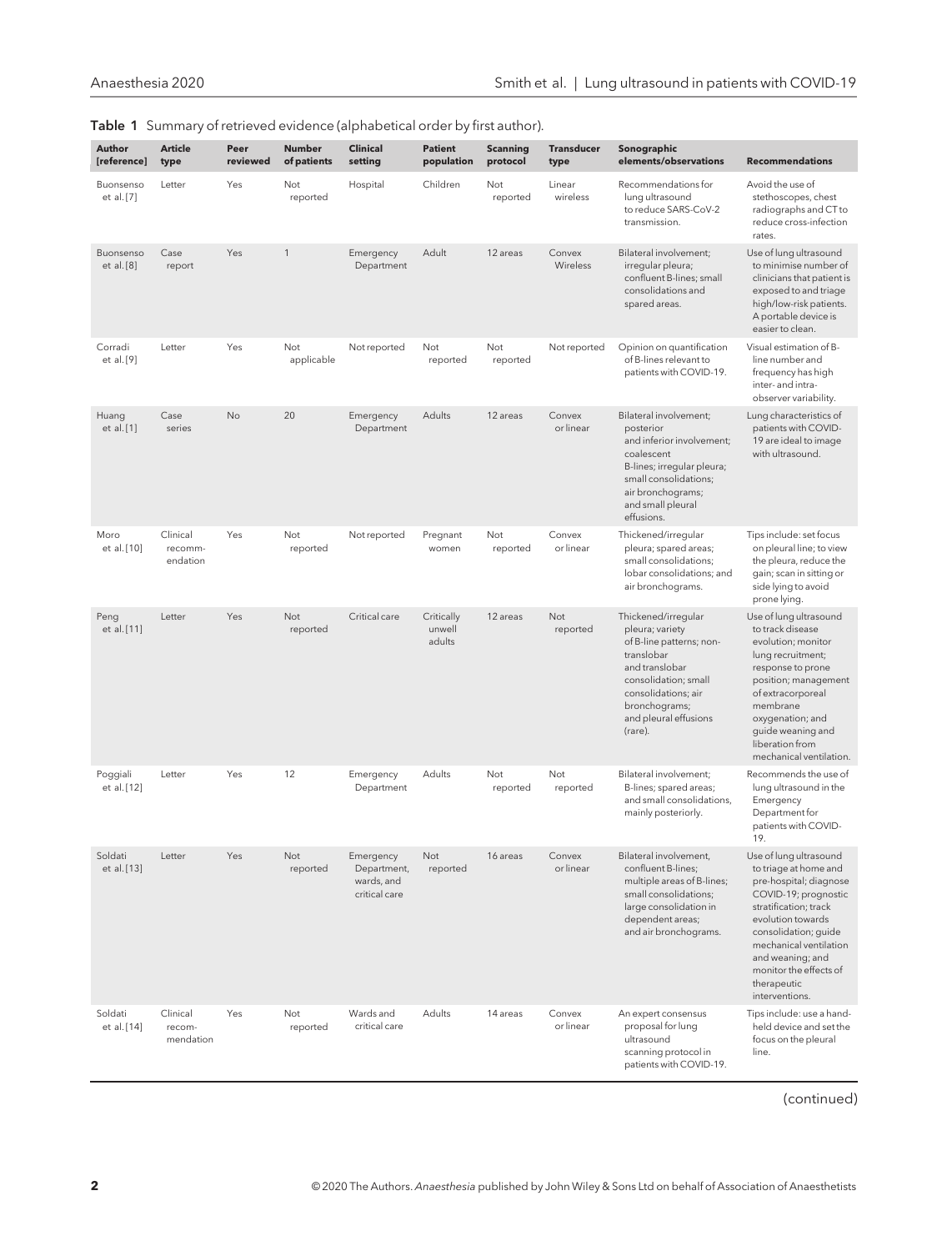Table 1 (continued)

Article type

Case report

Clinical recommendation

Author [reference]

Thomas et al. [15]

Vetrugno et al. [16]

score

Critical care Adults 12 areaLUS

2019 and 1 April 2020. The following MeSH key words were used: 'lung'; 'chest'; 'pulmonary'; 'pulmo\*'; 'thorax'; 'thora\*'; 'ultrasound'; 'sonography'; 'ultraso\*'; 'sonog\*'; 'COVID\*'; and 'SAR-CoV-2'. This yielded 11 full-text papers (Table 1).

Yes Not

reported

Due in part to the rapid emergence of the COVID-19 pandemic, evidence in the published literature to guide the use of lung ultrasound in COVID-19 is sparse. Letters comprised the majority of publications (5/11), with two case reports and three clinical recommendation papers. The case series was a retrospective analysis of ultrasonic features of non-critical patients with COVID-19 and was published in a non-peer–reviewed journal. Five publications [7, 8, 10, 13, 14] were written by the same authorship group and the emphasis of their observations is similar.

In the hierarchy of empirical evidence, all publications identified by our search were deemed to be weak [17]. This lack of high-quality evidence published in peer-reviewed journals presents a challenge to the formulation of recommendations. Consequently, we also searched for publications from professional and healthcare organisations.

#### Current impact on healthcare provision

Severe acute respiratory syndrome coronavirus 2 (SARS-CoV-2), which causes COVID-19, was declared a 'Public Health Emergency of International Concern' on 30 January 2020 by the World Health Organization (WHO) [18]. At the time of writing, global SARS-CoV-2 infections are in the hundreds of thousands and death rates are accelerating, placing enormous demands on healthcare provision [6]. As such, healthcare provision needs to be responsive and adaptive. Examples of pragmatic approaches include a recent guide on methods for developing rapid guidelines on Covid-19 [19], a COVID-19 critical care rapid guideline [20] and consensus guidelines for managing the airway in patients with COVID-19 [21].

## The role of lung ultrasound

Convex Confluent B-lines; pleural

thickening/disruption; and small consolidations.

Common initial symptoms of COVID-19 are fever, cough and dyspnoea, with a wide spectrum of severity [22]. There are indications that 80% of patients have mild symptoms but approximately 14% experience moderate to severe disease with 5% becoming critically ill [23]. Of the 19% of patients that contract COVID-19 and require hospitalisation, almost all present with very distinctive clinical characteristics that progress in a similar way on computed tomography and ultrasound imaging [1, 24]. However, many traditional tools used for clinical examination and decision-making are of limited utility in a COVID-19 patient care pathway.

Despite using dedicated stethoscopes for individual patients as per WHO guidance [25], auscultation presents a high risk of nosocomial transmission [26]. The risk of transporting critically unwell patients for a computed tomography scan followed by the necessary decontamination procedures makes this form of imaging risky and time consuming [11]. The use of portable chest radiographs also raises the issue of contamination, unless a dedicated machine is reserved for cohorted patients. In addition, chest radiographs correlate poorly with the clinical picture as compared with computed tomography and ultrasound imaging [27].

During COVID-19 disease progression, changes in the lung parenchyma begin in the distal regions of the lung and progress proximally. There are 'ground glass' opacities and 'crazy paving' changes seen on computed tomography imaging in the early phases, and larger consolidations in the basal or dependent lung regions later in the disease course [24]. The regions most frequently affected are the right middle and lower lobes followed by the left upper lobe [27]. The histopathology of the COVID-19 pneumonia progresses in the distal regions of the lung and is characterised by alveolar damage and oedema, interstitial thickening and gravitational consolidations [13]. The pathological progression of COVID-19 pneumonia is

19.

Use of lung ultrasound to diagnose and monitor; monitor patient trajectory; and reduce the need for radiographic imaging.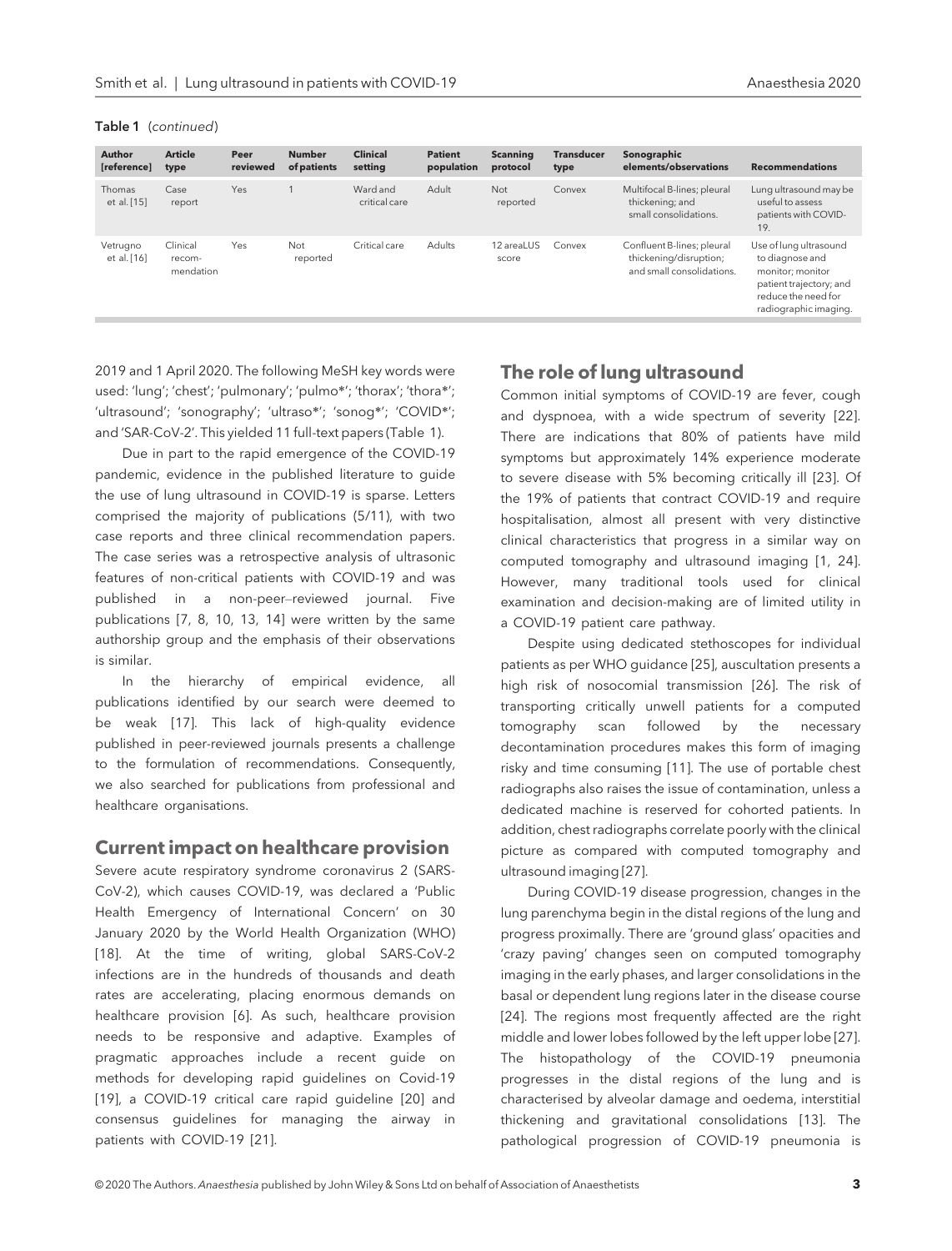therefore well suited to a surface imaging technique such as lung ultrasound [1] (Fig. 1).

To address contamination concerns, the UK Intensive Care Society has published guidance on the decontamination of ultrasound equipment for COVID-19 patients [28]. As the disease progresses and characteristics develop, COVID-19 is associated with the sonographic appearances of pleural line irregularities and B-line artefacts, which are caused by interstitial thickening and inflammation, and increase in number with severity. Small consolidations also increase in frequency and size [11]. According to the WHO [28], patients with COVID-19 requiring hospitalisation for moderate–severe disease will require supplementary oxygen and regular monitoring that facilitates early recognition and escalation of the deteriorating patient. Recommendations are that patients receiving respiratory support should be monitored closely for clinical deterioration [30] and serial lung ultrasound imaging may help inform this [31].

As with many areas of ultrasound imaging and interpretation, the identification, quantification and communication of the nature of B-lines is subjective and may be open to interpretation [9, 14]. The larger the number of regions scanned, the greater the likelihood of a representative picture of overall organ involvement. However, experience is required for the operator to generate high-quality and reproducible images, and the imaging of many regions is time consuming. In this regard, we recommend a pragmatic approach depending on the level of operator experience and the requirements of the clinical team. The use of six-zone scanning would provide a focused and rapid picture of involvement of key regions of the lung [32].

Where time allows, use of the 12-zone lung ultrasound score [33] provides a potential mechanism to bring a degree of objectivity to quantifying the level of involvement, as a comprehensive whole-organ assessment. In addition, it allows for communication of findings between serial scans, different operators and different care settings, so that changes can be better quantified and communicated. As such, these would be the realm of more experienced lung ultrasound practitioners, with minimal additional training [34]; although only where time allows.



Figure 1 Sonographic characteristics of moderate, severe and critical pleural and parenchymal changes in patients with COVID-19.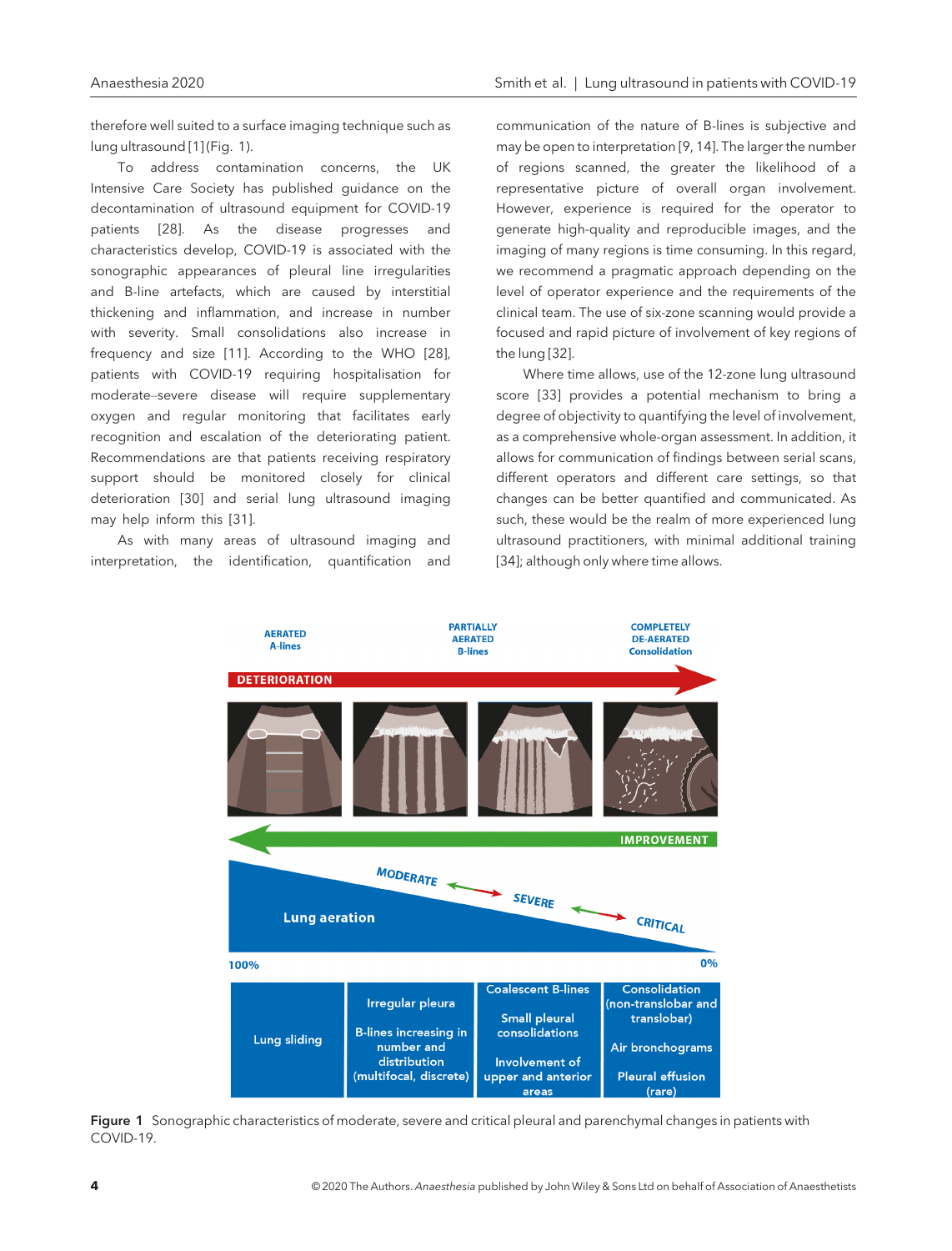| Severity of<br><b>COVID-19-related</b><br>lung injury | <b>Typical sonographic characteristics</b>                                                                                                                                                                                                                                                                                                                                                                                               | <b>Typical clinical characteristics</b>                                                                                                                                                                                          |
|-------------------------------------------------------|------------------------------------------------------------------------------------------------------------------------------------------------------------------------------------------------------------------------------------------------------------------------------------------------------------------------------------------------------------------------------------------------------------------------------------------|----------------------------------------------------------------------------------------------------------------------------------------------------------------------------------------------------------------------------------|
| Pre-disease<br>to moderate                            | Development of B-lines which begin to increase<br>in number and distribution.<br>The pleural line begins to become irregular.<br>Areas with B-lines are adjacent to normal areas<br>of lung sliding and A-lines. These are 'skip<br>lesions' or 'spared areas'.<br>Small (~1 cm) consolidations.                                                                                                                                         | Respiratory rate > 30 min <sup>-1</sup> .<br>Oxygen saturations ≤93% on room air.<br>The need for supplemental oxygen.<br>Lung tissue begins to lose aeration.                                                                   |
| Severe                                                | B-lines continue to increase in number and distribution,<br>and begin to affect the upper and anterior areas<br>of the lungs.<br>B-lines become coalescent/confluent.<br>Small consolidations increase in number and size.                                                                                                                                                                                                               | Oxygen saturations $\leq$ 93% on supplementary oxygen.<br>Clinical signs of respiratory distress.<br>The need for additional supplemental oxygen or<br>respiratory support.<br>Lung tissue is becoming progressively de-aerated. |
| Critical                                              | Extensive coalescent B-lines affect the upper and<br>anterior areas of the lungs.<br>Significant small consolidations affect the upper and<br>anterior areas of the lungs.<br>Posterio-basal sections of the lungs have significant<br>bilateral alveolar interstitial syndrome progressing to<br>consolidation with ors without air bronchograms.<br>Pleural effusions are small or rare unless the patient's<br>fluid balance is high. | Likely to be or require invasive mechanical ventilation.<br>The need for a high fraction of inspired oxygen.<br>Dependent areas of lung tissue have becoming<br>non-aerated.                                                     |

Table 2 A simplified description of where in the COVID-19 patient care pathway lung ultrasound is of most use.

#### Supporting existing lung ultrasound practitioners

Existing lung ultrasound practitioners are those clinicians who have undertaken and formally demonstrated lung ultrasound competency in the care of patients with respiratory failure. Ideally, they would have successfully gained accreditation following training in lung ultrasound such as Focused Ultrasound in Intensive Care (FUSIC) accreditation. These clinicians would regularly use lung ultrasound to inform clinical decision-making and the care of such patients within a structure that aligns with all relevant clinical and governance considerations. Clinicians include but are not limited to doctors, physiotherapists and advanced critical care practitioners.

Lung ultrasound may allow operators and clinicians to determine where a patient is on the clinical spectrum of COVID-19–associated lung injury (Table 2) [35]. Patients are grouped according to the severity of COVID-19–associated respiratory failure: moderate, severe or critical [29]. Although these groupings might broadly align with the clinical setting (e.g. ward, high dependency unit or intensive care unit), grouping according to the level of respiratory compromise allows for transferability of information regardless of the care pathway configuration or care setting. Inevitably, these patients may have comorbidities and/or other COVID-19–related systemic involvement. Lung

ultrasound in these patients is solely with respiratory function in mind. In all cases, correlation with clinical presentation is required and sonographic findings must never be the sole indicator for initiating, titrating, escalating and/or weaning treatment.

The lung ultrasound score is one potential mechanism to objectively grade COVID-19–associated lung injury. The sonographic artefact patterns seen on lung ultrasound may also be used to monitor the degree of lung aeration at the bed-side with effects seen from positive end expiratory pressure recruitment [33, 36] and spontaneous breathing trials during liberation from mechanical ventilation [37]. Across 12 scanning zones, (six on each hemithorax) to a maximum score of 36, the four lung ultrasound aeration patterns (scored 0–3) are normal pattern (A-lines or nonsignificant B-lines), generating zero points; significant Blines (≥3 per rib space), generating one point; coalescent Blines with or without small consolidations, generating two points; and consolidation, generating three points [31]. Intra- and inter-rater reliability has yet to be fully explored with the lung ultrasound scoring system [38], but this 0–36 point scoring system may have the potential to monitor the deterioration or recovery of lung aeration in patients with COVID-19 and to guide the administration of ventilation techniques, positive end expiratory pressure, prone positioning or any combination thereof.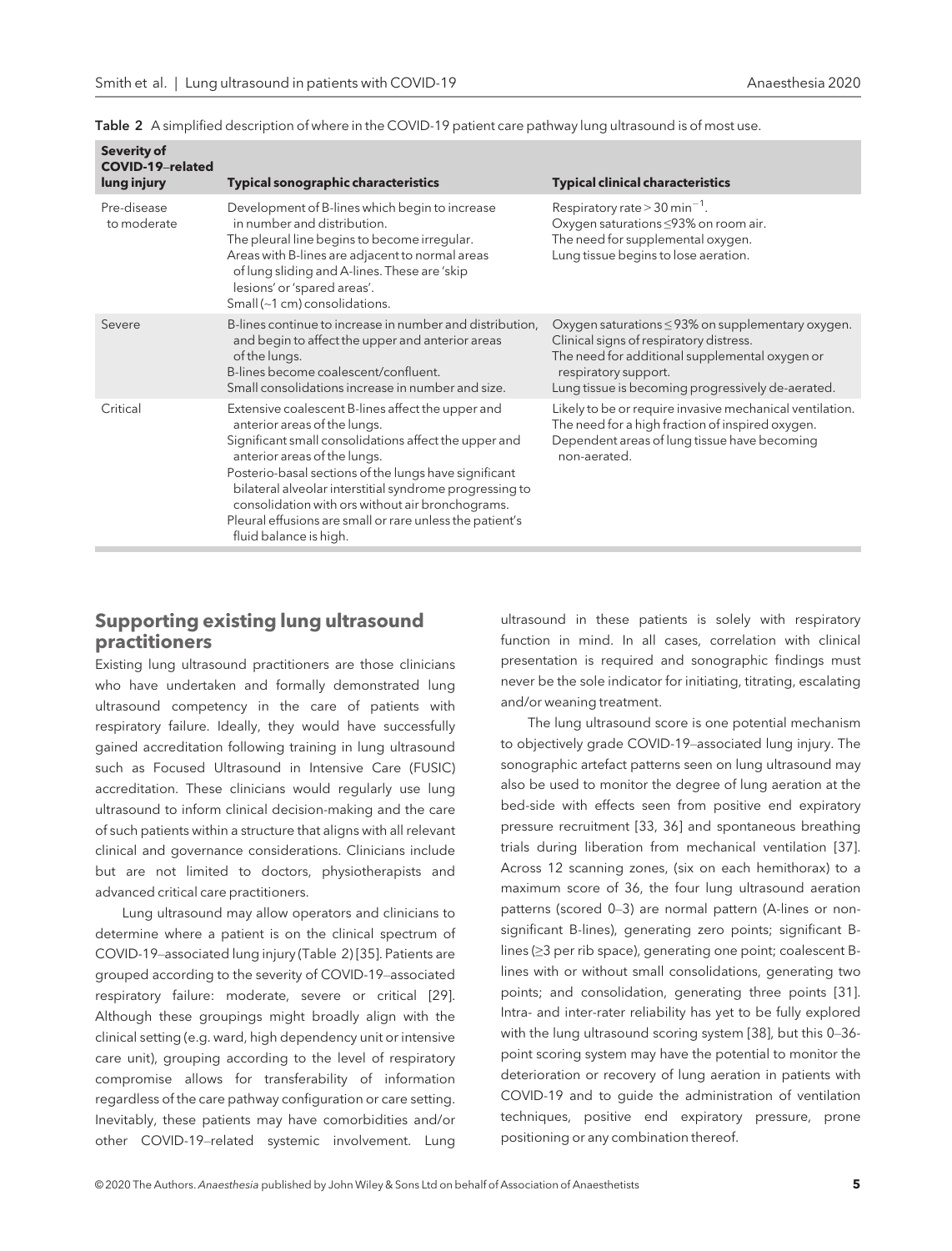|                                         | Previous experience of<br>lung ultrasound                                                                                                                                                                   | <b>Experienced in the use of</b><br>other forms of<br>ultrasound imaging                                                                                                                                                                                                                                                                                                                                                             | No previous ultrasound<br>imaging experience                                                                                                                                                                                                                                                                                                                                                                                                                                                             |
|-----------------------------------------|-------------------------------------------------------------------------------------------------------------------------------------------------------------------------------------------------------------|--------------------------------------------------------------------------------------------------------------------------------------------------------------------------------------------------------------------------------------------------------------------------------------------------------------------------------------------------------------------------------------------------------------------------------------|----------------------------------------------------------------------------------------------------------------------------------------------------------------------------------------------------------------------------------------------------------------------------------------------------------------------------------------------------------------------------------------------------------------------------------------------------------------------------------------------------------|
| Pre-existing<br>skills and<br>knowledge | Foundation physics<br>Probe handling<br>Image optimisation<br>Familiarity with normal and<br>pathological imaging<br>Reporting of lung<br>ultrasound findings<br>Clinical application of lung<br>ultrasound | Foundation physics<br>Probe handling<br>Imaging optimisation<br>Strategies to address<br>suboptimal imaging<br>Reporting of ultrasound<br>imaging findings                                                                                                                                                                                                                                                                           | Familiarity with clinical<br>management of critically<br>ill patient                                                                                                                                                                                                                                                                                                                                                                                                                                     |
| Skills and<br>experience<br>required    | Strategies to address<br>suboptimal imaging,<br>for example, high BMI,<br>poor differentiation<br>of tissues and patient<br>positioning<br>The key principles of<br>imaging in<br>patients with COVID-19    | Familiarisation with key<br>elements of lung imaging<br>Familiarity with normal and<br>pathological imaging<br>Strategies to address<br>suboptimal imaging, for<br>example,<br>high BMI, poor<br>differentiation of tissues<br>and<br>patient positioning<br>Reporting of lung<br>ultrasound findings<br>Awareness of clinical<br>application of lung<br>ultrasound<br>The key principles of<br>imaging in patients with<br>COVID-19 | Foundation physics<br>Probe handling<br>Imaging optimisation<br>Familiarisation with key<br>elements of lung<br>imaging<br>Familiarity with normal<br>and pathological<br>imaging<br>Strategies to address<br>suboptimal imaging, for<br>example, high BMI, poor<br>differentiation of tissues<br>and patient positioning<br>Reporting of lung<br>ultrasound findings<br>Clinical application of<br>lung ultrasound imaging<br>findings<br>The key principles of<br>imaging in patients with<br>COVID-19 |
| Support required                        | Existing lung ultrasound<br>practitioner for directly<br>supervised scanning<br>experience.<br>Subsequently as option<br>for second opinion                                                                 | Existing lung ultrasound<br>practitioner or generic<br>sonography educator to<br>teach lung ultrasound<br>technique. Existing lung<br>ultrasound practitioner<br>for directly supervised<br>scanning experience.<br>Subsequently as option for<br>second opinion.                                                                                                                                                                    | Generic sonography<br>educator for foundations<br>of ultrasound, including<br>'hands-on' support.<br>Existing lung ultrasound<br>practitioner or generic<br>sonography educator to<br>teach lung ultrasound<br>technique.<br>Existing lung ultrasound<br>practitioner for directly<br>supervised scanning<br>experience.<br>Subsequently as option<br>for second opinion                                                                                                                                 |
| Priority for training                   | High-the limited input<br>required supports rapid<br>progression to the<br>frontline of COVID-19<br>imaging                                                                                                 | Medium-will progress<br>more quickly than those<br>with no previous<br>ultrasound imaging<br>experience.<br>The moderate input<br>required supports<br>progression<br>to the frontline of COVID-<br>19 imaging                                                                                                                                                                                                                       | Low – more extensive<br>training required as<br>compared with other<br>workforce groups.<br>Clinical knowledge<br>means these individuals<br>could become extremely<br>valuable in the medium<br>to long term.                                                                                                                                                                                                                                                                                           |

Table 3 Pragmatic considerations for the upskilling the potential lung ultrasound workforce.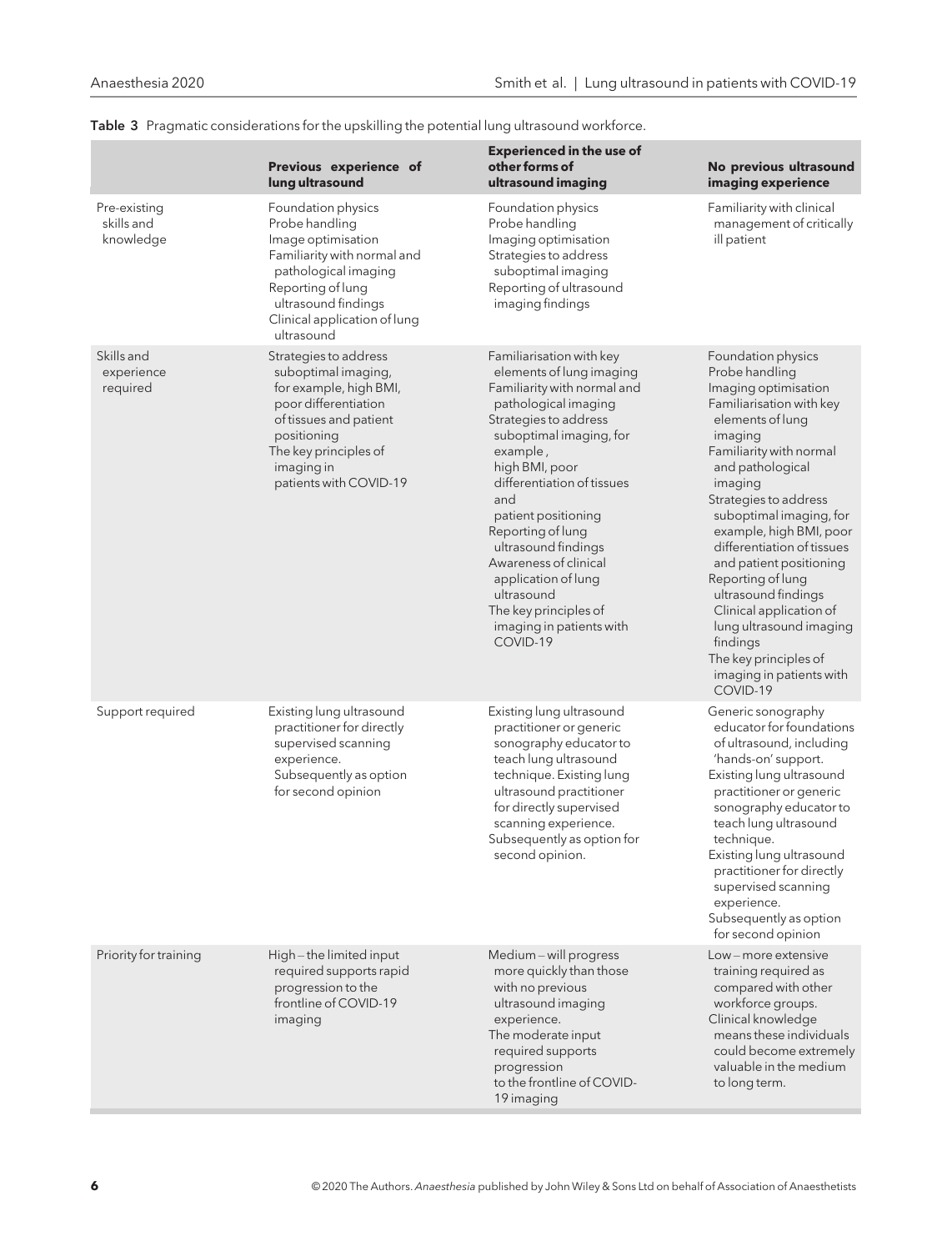|                                    | <b>Existing lung ultrasound practitioner</b>                                                                                                                                         | <b>Potential lung ultrasound workforce</b>                                                                                                                                                                                                          |
|------------------------------------|--------------------------------------------------------------------------------------------------------------------------------------------------------------------------------------|-----------------------------------------------------------------------------------------------------------------------------------------------------------------------------------------------------------------------------------------------------|
| Core role in COVID-19 imaging      | Identification of sonographic<br>characteristics of COVID-19 pathology<br>Support clinical decision-making.<br>Support the 'potential lung ultrasound<br>workforce'                  | Identification of sonographic characteristics of<br>COVID-19 pathology<br>Communicate findings to support clinical<br>decision making.                                                                                                              |
| Level of 'sonographic autonomy'    | High-able to provide 'stand-alone'<br>sonographic interpretation                                                                                                                     | Initially low – requires verification of imaging<br>Progress to moderate – discussion of scan<br>findings to inform clinical decision-making.<br>Progress to ability to provide 'stand-alone'<br>sonographic interpretation in non-complex<br>cases |
| Additional imaging mechanisms      | Where time allows, use the 12-zone lung<br>ultrasound score (scale of 0-36)                                                                                                          | None                                                                                                                                                                                                                                                |
| Differential sonographic diagnosis | Identification of sonographic<br>characteristics of COVID-19 as part of<br>initial triage and diagnosis<br>Differential sonographic diagnoses of<br>pneumothorax or pleural effusion | None                                                                                                                                                                                                                                                |

Table 4 Key differences between the activities of existing lung ultrasound practitioners and potential lung ultrasound practitioners.

## Upskilling the potential lung ultrasound workforce

Alongside the existing lung ultrasound workforce, the potential lung ultrasound workforce will likely prove vital in meeting the unprecedented demand on clinical services. These potential new operators include: those with previous lung ultrasound experience; those with alternate ultrasound imaging experience; and those with no previous ultrasound imaging experience. There should be a commitment to ensure that while point-of-care ultrasound may have a focused remit, the standards of education and demonstrable competency are identical to those in a traditional imaging setting. However, given the extraordinary pressures on clinical services and the highly valuable role that lung ultrasound may play in this pandemic, we present pragmatic considerations for upskilling the potential lung ultrasound workforce (Table 3). Nonetheless, in relation to all aspects of lung ultrasound, healthcare service providers and individual practitioners are reminded of their responsibility to provide the highest standards of clinical care. Key differences between the activities of existing lung ultrasound practitioners and potential lung ultrasound practitioners are proposed (Table 4).

In the context of a respiratory pandemic, we advocate for a balance of professional rigour and pragmatism [39]. This includes taking account of local and national clinical governance considerations, although in all cases it is the operators' responsibility to ensure these are addressed.

Considerations of professional indemnity and registration must frame all decisions. For qualified medical doctors in the UK, professional indemnity and registration are unlikely to present barriers to lung ultrasound use. For physiotherapists in the UK with Professional and Public Liability through the Chartered Society of Physiotherapy, use of lung ultrasound (where professional expertise has been developed and maintained) as an adjunct to physiotherapy assessment and treatment is permissible. Other potential operators (e.g. respiratory nurses, radiographer sonographers, point-of-care sonographers, etc.) should consult their professional indemnity and registration bodies. Operators both within and outside of the UK should consult their professional indemnity and registration bodies in the first instance.

Other governance considerations include agreement with members of the care pathway (both upstream and downstream), their employer and local managers. Where professional indemnity and registration considerations have been addressed, it is hoped that 'local' elements could be readily negotiated. However, it is key to ensure that the individual or profession only operates within their defined and permissible scope of practice – and that the limitations of this are explicitly communicated [40]. Lung ultrasound practitioners require: access to equipment of suitable quality to generate and store meaningful images [41]; training with appropriate clinical support; clear lines of accountability; systems to report unexpected findings; and absolute clarity regarding decision-making based upon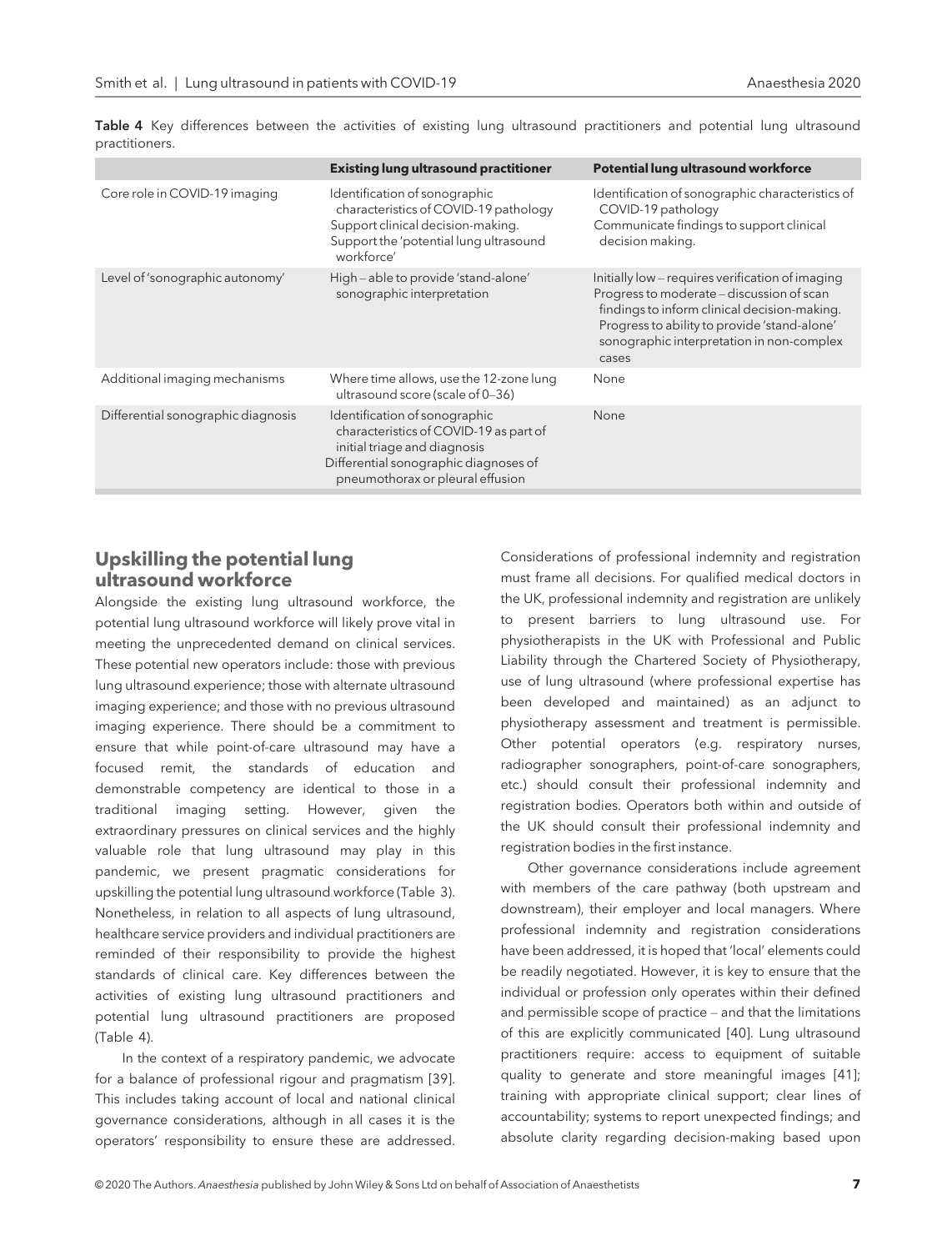imaging findings. Although we encourage pragmatism, a clinician who has received no training and does not have access to mentorship in the workplace clearly should not be attempting to use this imaging modality.

#### Conclusion

Amidst a global respiratory pandemic, lung ultrasound may have a key role to play in the clinical management of patients with COVID-19–associated lung injury. Our clinical recommendations provide support for existing operators and describe how the current lung ultrasound workforce may be expanded. Future work should focus on adding to the very limited evidence base for these clinical recommendations and the integration of lung ultrasound into clinical care pathways. The pragmatic mechanisms outlined in this review may mobilise a whole new lung ultrasound workforce. One legacy of the current pandemic is likely to be the expansion of lung ultrasound use and expertise within the UK and beyond. Once the healthcare landscape returns to something approximating more normal circumstances, implementation of frameworks to support consolidation of lung ultrasound skills and competency are advocated.

#### Acknowledgments

We thank Mrs L. Hayward for her comments on a draft of the manuscript. No external funding or competing interests declared.

#### References

- 1. Huang Y, Wang S, Liu Y, et al. A preliminary study on the ultrasonic manifestations of peripulmonary lesions of noncritical novel coronavirus pneumonia (COVID-19). SSRN 2020. Epub 28 February. doi.org/10.2139/ssrn.3544750 (accessed 06/04/2020).
- 2. Winkler M, Touw H, van de Ven P, et al. Diagnostic accuracy of chest radiograph, and when concomitantly studied lung ultrasound, in critically ill patients with respiratory symptoms: a systematic review and meta-analysis. Critical Care Medicine 2018; 46: e707–14.
- 3. Pietersen P, Madsen K, Graumann O, et al. Lung ultrasound training: a systematic review of published literature in clinical lung ultrasound training. Critical Ultrasound Journal 2018; 10: 23.
- 4. Dietrich C, Goudie A, Chiorean L, et al. Point of care ultrasound: a WFUMB position paper. Ultrasound in Medicine and Biology 2017; 43: 49–58.
- 5. Cormack C, Wald A, Coombs R, et al. Time to establish pillars in point-of-care ultrasound. Australasian Journal of Ultrasound Medicine 2019; 22: 12–4.
- 6. World Health Organization. Coronavirus disease 2019 (COVID-19) situation report – 52. March 12 2020 [https://www.who.int/d](https://www.who.int/docs/default-source/coronaviruse/20200312-sitrep-52-covid-19.pdf?sfvrsn=e2bfc9c0_2) [ocs/default-source/coronaviruse/20200312-sitrep-52-covid-19.](https://www.who.int/docs/default-source/coronaviruse/20200312-sitrep-52-covid-19.pdf?sfvrsn=e2bfc9c0_2) [pdf?sfvrsn=e2bfc9c0\\_2](https://www.who.int/docs/default-source/coronaviruse/20200312-sitrep-52-covid-19.pdf?sfvrsn=e2bfc9c0_2) (accessed 06/04/2020).
- 7. Bounsenso D, Pata D, Chiaretti A. COVID-19 outbreak: less stethoscope, more ultrasound. Lancet - Respiratory Medicine

2020. Epub 20 March. doi.org/10.1016/S2213-2600(20)30120- X

- 8. Buonsenso D, Piano A, Raffaelli F, et al. Point-of-care lung ultrasound findings in novel coronavirus disease-19 pnemoniae: a case report and potential applications during COVID-19 outbreak. European Review For Medical And Pharmacological Sciences 2020; 24: 2776-80.
- 9. Corradi F, Via G, Forfori F, et al. Lung ultrasound and B-lines quantification inaccuracy: B sure to have the right solution. Intensive Care Medicine 2020. Epub 18 March. doi.org/ 10.1007/s00134-020-06005-6
- 10. Moro F, Buonsenso D, Moruzzi M, et al. How to perform lung ultrasound in pregnant women with suspected COVID-19 infection. Ultrasound in Obstetrics and Gynaecology 2020. Epub 24 March. doi.org/10.1002/uog.22028
- 11. Peng Q, Wang X, Zhang L. Findings of lung ultrasonography of novel corona virus pneumonia during the 2019–2020 epidemic. Intensive Care Medicine 2020. Epub 12 March. doi.org/10.1007/s00134-020-05996-6
- 12. Poggiali E, Dacrema A, Bastoni D, et al. Can lung US help critical care clinicians in the early diagnosis of novel coronavirus (COVID-19) pneumonia? Radiology 2020. Epub 13 March. doi.org/10.1148/radiol.2020200847
- 13. Soldati G, Smargiassi A, Inchingolo R, et al. Is there a role for lung ultrasound during the COVID-19 pandemic? Journal of Ultrasound in Medicine 2020. Epub 20 March. doi.org/ 10.1002/jum.15284
- 14. Soldati G, Smargiassi A, Inchingolo R, et al. Proposal for international standardization of the use of lung ultrasound for COVID-19 patients; a simple, quantitative, reproducible method. Journal of Ultrasound in Medicine 2020; . Epub 30 March. doi.org/10.1002/jum.15285.
- 15. Thomas A, Halijan G, Mitra G. Lung ultrasound findings in a 64 year-old woman with COVID-19. Canadian Medical Association Journal 2020. Epub 31 March. doi.org/10.1503/cmaj.200414
- 16. Vetrugno L, Bove T, Orso D, et al. Our Italian experience of using lung ultrasound for identification, grading and serial follow-up of severity of lung involvement for management of patients with COVID-19. Echocardiography 2020. Epub 1 April. doi.org/10.1111/echo.14664
- 17. Djulbegovic B, Guyatt G. Progress in evidence-based medicine: a quarter century on. Lancet 2017; 390: 415-23.
- 18. World Health Organisation. WHO Director-General's statement on IHR Emergency Committee on Novel Coronavirus (2019 nCoV). 30 January 2020. [https://www.who.int/dg/speeches/](https://www.who.int/dg/speeches/detail/who-director-general-s-statement-on-ihr-emergency-committee-on-novel-coronavirus-(2019-ncov) [detail/who-director-general-s-statement-on-ihr-emergency](https://www.who.int/dg/speeches/detail/who-director-general-s-statement-on-ihr-emergency-committee-on-novel-coronavirus-(2019-ncov)[committee-on-novel-coronavirus-\(2019-ncov\)](https://www.who.int/dg/speeches/detail/who-director-general-s-statement-on-ihr-emergency-committee-on-novel-coronavirus-(2019-ncov) (accessed 01/ 04/2020)
- 19. National Institute for Health and Care Excellence. Interim process and methods for developing rapid guidelines on COVID-19. [https://www.nice.org.uk/process/pmg35/chapter/](https://www.nice.org.uk/process/pmg35/chapter/scoping) [scoping](https://www.nice.org.uk/process/pmg35/chapter/scoping) (accessed 29/03/2020).
- 20. National Institute for Health and Care Excellence. COVID-19 rapid guideline: critical care in adults. [https://www.nice.org.uk/](https://www.nice.org.uk/guidance/ng159) [guidance/ng159](https://www.nice.org.uk/guidance/ng159) (accessed 29/03/2020).
- 21. Cook T, El-Boghdadly K, McGuire B, et al. Consensus guidelines for managing the airway in patients with COVID-19. Anaesthesia 2020. Epub 27 March. doi.org/10.1111/ anae.15054
- 22. Public Health England, Guidance COVID-19: epidemiology, virology and clinical features. Updated 27 March 2020 [https://](https://www.gov.uk/government/publications/wuhan-novel-coronavirus-background-information/wuhan-novel-coronavirus-epidemiology-virology-and-clinical-features) [www.gov.uk/government/publications/wuhan-novel-corona](https://www.gov.uk/government/publications/wuhan-novel-coronavirus-background-information/wuhan-novel-coronavirus-epidemiology-virology-and-clinical-features) [virus-background-information/wuhan-novel-coronavirus-epide](https://www.gov.uk/government/publications/wuhan-novel-coronavirus-background-information/wuhan-novel-coronavirus-epidemiology-virology-and-clinical-features) [miology-virology-and-clinical-features](https://www.gov.uk/government/publications/wuhan-novel-coronavirus-background-information/wuhan-novel-coronavirus-epidemiology-virology-and-clinical-features) (accessed 29/03/ 2020).
- 23. World Health Organisation. Coronavirus disease 2019 (COVID-19) Situation Report – 41. 1 March 2020. [https://www.who.int/d](https://www.who.int/docs/default-source/coronaviruse/situation-reports/20200301-sitrep-41-covid-19.pdf?sfvrsn=6768306d_2)